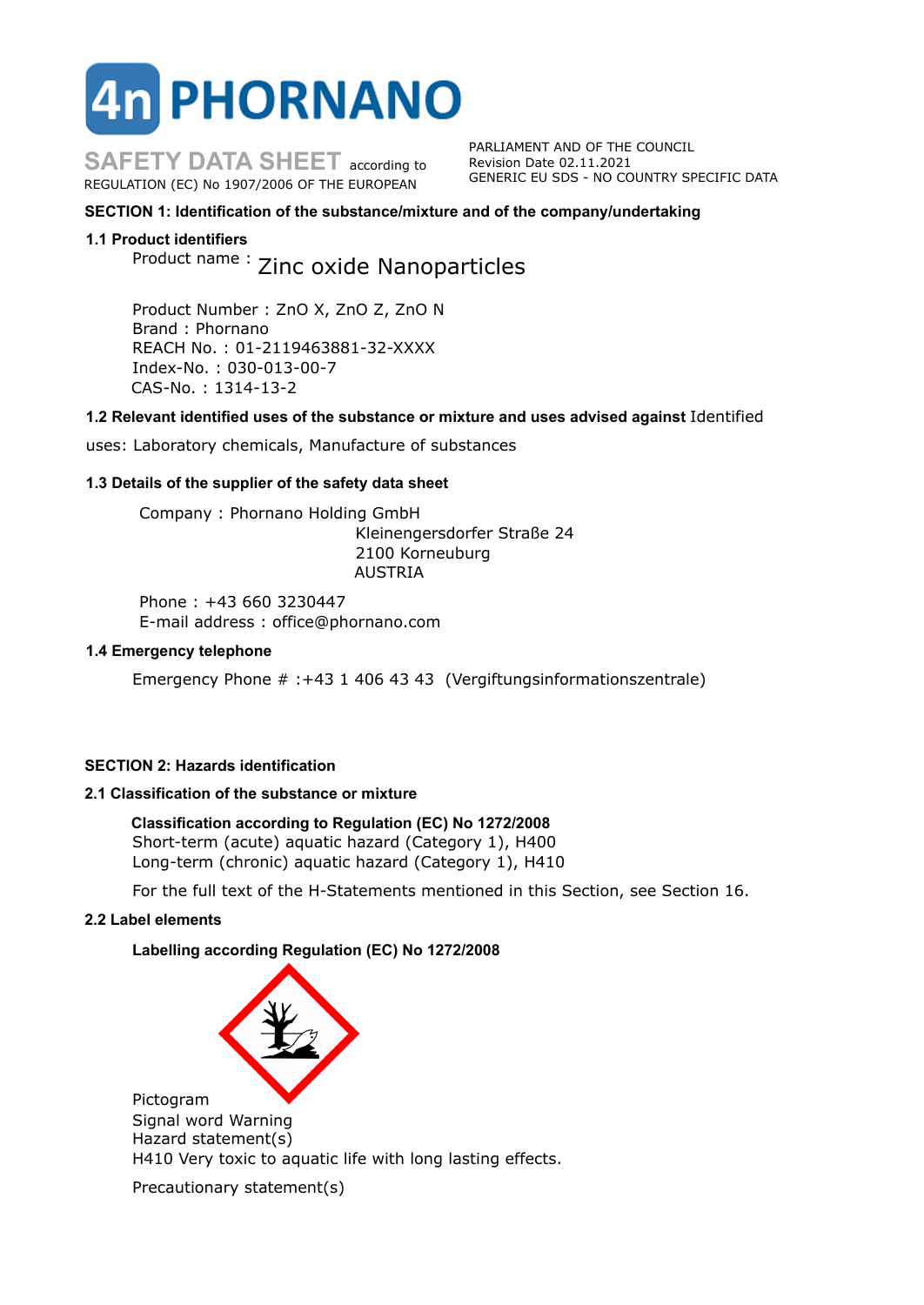P273 Avoid release to the environment. P391 Collect spillage. P501 Dispose of contents/ container to an approved waste disposal plant.

Supplemental Hazard Statements none

# **Reduced Labeling (<= 125 ml)**



Pictogram:

Signal word Warning Hazard statement(s) none Precautionary statement(s) none

Supplemental Hazard Statements none

# **2.3 Other hazards**

This substance/mixture contains no components considered to be either persistent, bioaccumulative and toxic (PBT), or very persistent and very bioaccumulative (vPvB) at levels of 0.1% or higher.

# **SECTION 3: Composition/information on ingredients**

#### **3.1 Substances**

Formula : OZn Molecular weight : 81,39 g/mol CAS-No. : 1314-13-2 EC-No. : 215-222-5 Index-No. : 030-013-00-7

| Component         |                                 | Classification                                                                                                          | Concentration  |
|-------------------|---------------------------------|-------------------------------------------------------------------------------------------------------------------------|----------------|
| Zinc oxide        |                                 |                                                                                                                         |                |
| CAS-No.<br>EC-No. | 1314-13-2                       | Aquatic Acute 1;<br>Aquatic Chronic 1;<br>H400, H410 M-Factor -<br>Aquatic Acute: 1<br>M-Factor - Aquatic<br>Chronic: 1 | $\leq$ = 100 % |
| Index-No.         | $215 - 222 - 5$<br>030-013-00-7 |                                                                                                                         |                |

For the full text of the H-Statements mentioned in this Section, see Section 16.

# **SECTION 4: First aid measures**

#### **4.1 Description of first-aid measures**

**If inhaled** After inhalation: fresh air.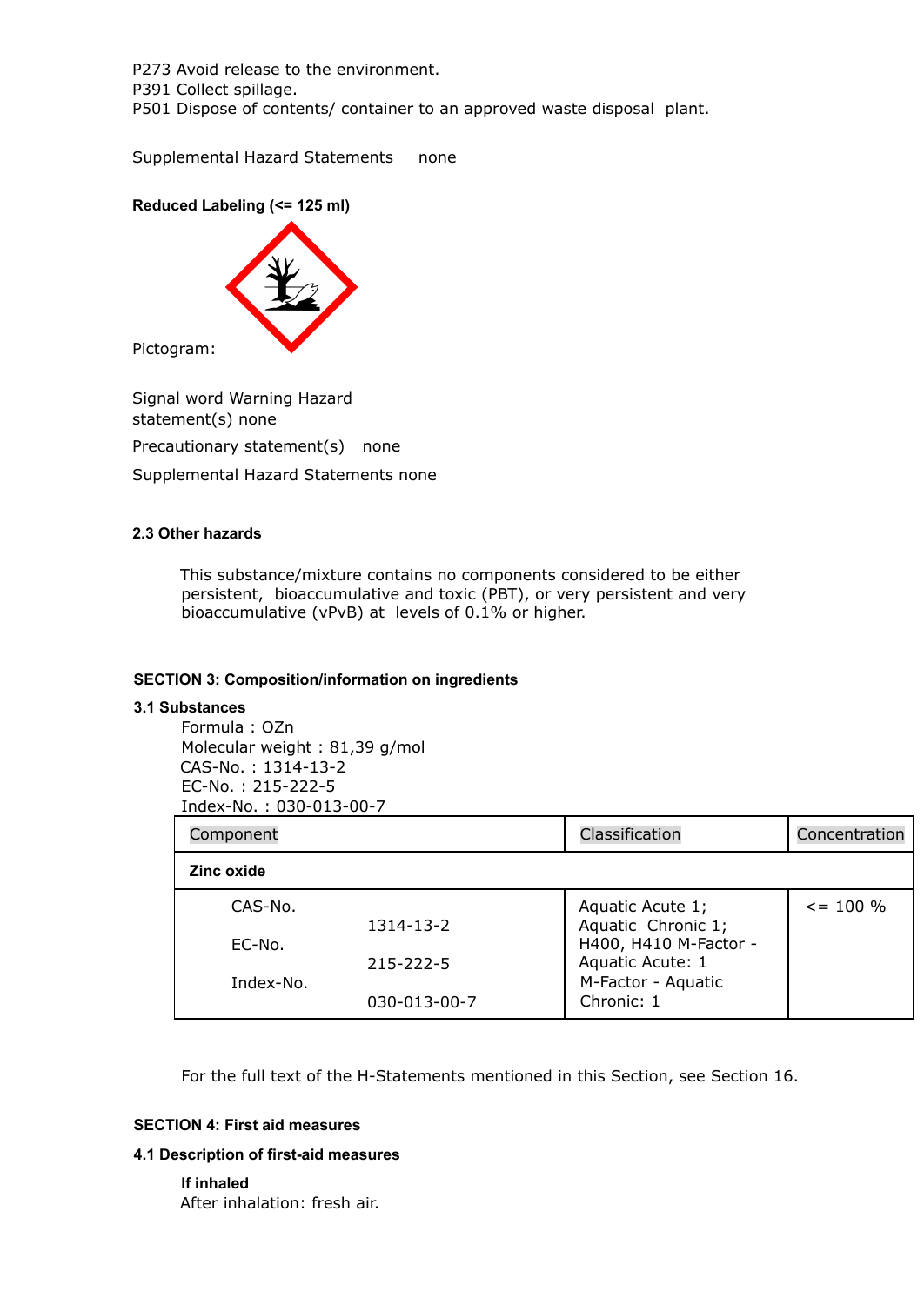## **In case of skin contact**

In case of skin contact: Take off immediately all contaminated clothing. Rinse skin with water/ shower.

## **In case of eye contact**

After eye contact: rinse out with plenty of water. Remove contact lenses.

## **If swallowed**

After swallowing: make the victim drink water (two glasses at most). Consult a doctor if feeling unwell.

- **4.2 Most important symptoms and effects, both acute and delayed** The most important known symptoms and effects are described in the labelling (see section 2.2) and/or in section 11
- **4.3 Indication of any immediate medical attention and special treatment needed** No data available

## **SECTION 5: Firefighting measures**

# **5.1 Extinguishing media**

## **Suitable extinguishing media**

Use extinguishing measures that are appropriate to local circumstances and the surrounding environment.

#### **Unsuitable extinguishing media**

For this substance/mixture no limitations of extinguishing agents are given.

## **5.2 Special hazards arising from the substance or mixture**

Zinc/zinc oxides Not combustible. Ambient fire may liberate hazardous vapours.

# **5.3 Advice for firefighters**

In the event of fire, wear self-contained breathing apparatus.

#### **5.4 Further information**

Prevent fire extinguishing water from contaminating surface water or the groundwater system.

## **SECTION 6: Accidental release measures**

**6.1 Personal precautions, protective equipment and emergency procedures** Advice for non-emergency personnel: Avoid inhalation of dust. Evacuate the danger area, observe emergency procedures, consult an expert. For personal protection see section 8.

# **6.2 Environmental precautions**

Do not let product enter drains.

## **6.3 Methods and materials for containment and cleaning up**

Cover drains. Collect, bind, and pump off spills. Observe possible material restrictions (see sections 7 and 10). Take up dry. Dispose of properly. Clean up the affected area. Avoid generation of dusts.

## **6.4 Reference to other sections**

For disposal see section 13.

# **SECTION 7: Handling and storage**

#### **7.1 Precautions for safe handling**

For precautions see section 2.2.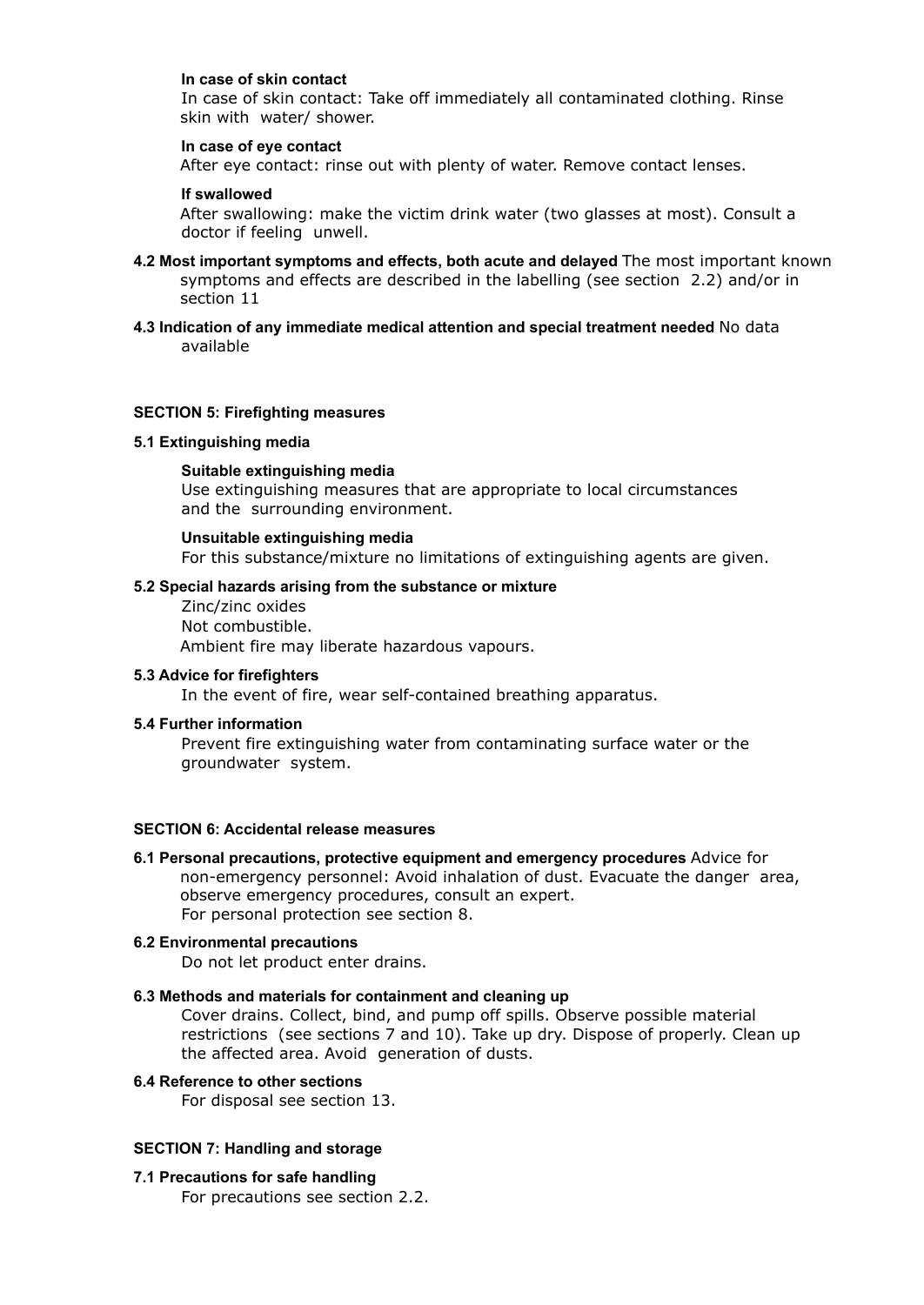## **7.2 Conditions for safe storage, including any incompatibilities**

# **Storage conditions**

Tightly closed. Dry.

# **7.3 Specific end use(s)**

Apart from the uses mentioned in section 1.2 no other specific uses are stipulated

# **SECTION 8: Exposure controls/personal protection**

# **8.1 Control parameters**

# **Ingredients with workplace control parameters**

# **8.2 Exposure controls**

# **Personal protective equipment**

# **Eye/face protection**

Use equipment for eye protection tested and approved under appropriate government standards such as NIOSH (US) or EN 166(EU). Safety glasses

# **Skin protection**

This recommendation applies only to the product stated in the safety data sheet, supplied by us and for the designated use. When dissolving in or mixing with other substances and under conditions deviating from those stated in EN374 please contact the supplier of CE-approved gloves (e.g. KCL GmbH, D-36124 Eichenzell, Internet: www.kcl.de). Full contact

Material: Nitrile rubber Minimum layer thickness: 0,11 mm Break through time: 480 min Material tested: KCL 741 Dermatril® L

This recommendation applies only to the product stated in the safety data sheet, supplied by us and for the designated use. When dissolving in or mixing with other substances and under conditions deviating from those stated in EN374 please contact the supplier of CE-approved gloves (e.g. KCL GmbH, D-36124 Eichenzell, Internet: www.kcl.de). Splash contact Material: Nitrile rubber

Minimum layer thickness: 0,11 mm Break through time: 480 min

Material tested: KCL 741 Dermatril® L

# **Respiratory protection**

required when dusts are generated.

Our recommendations on filtering respiratory protection are based on the following standards: DIN EN 143, DIN 14387 and other accompanying standards relating to the used respiratory protection system. Recommended Filter type: Filter type P1

The entrepreneur has to ensure that maintenance, cleaning and testing of respiratory protective devices are carried out according to the instructions of the producer. These measures have to be properly documented.

# **Control of environmental exposure**

Do not let product enter drains.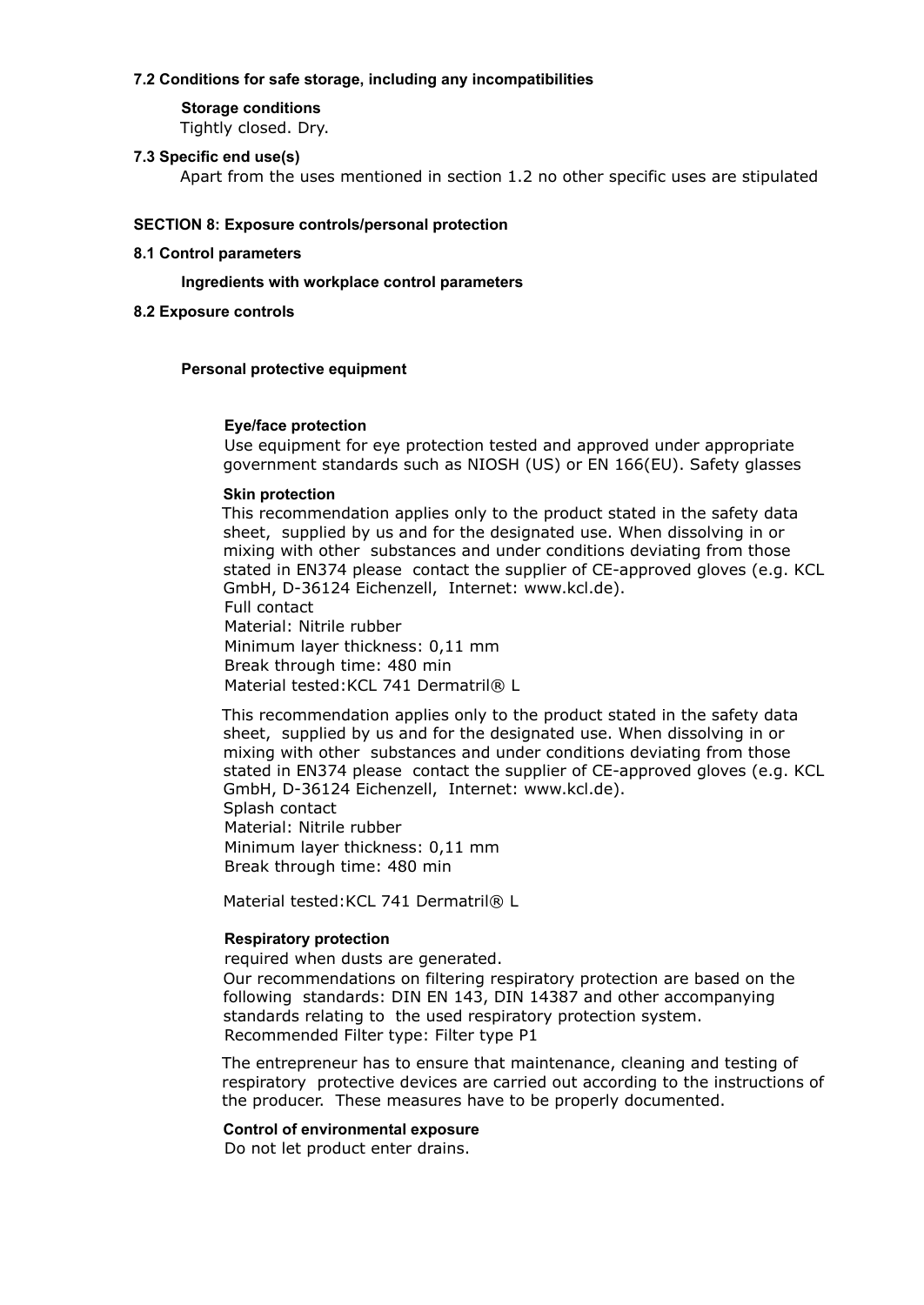# **SECTION 9: Physical and chemical properties**

# **9.1 Information on basic physical and chemical properties**

- a) Appearance Form: powder Color: white or light grey or light beige
- b) Odor odorless
- c) Odor Threshold Not applicable
- d) Melting point/freezing point  $> 1.000$  °C at ca.1.013,25 hPa Regulation (EC) No. 440/2008, Annex, A.1
- e) Initial boiling point and boiling range; No data available
- f) Flash point: Not applicable
- g) Evaporation rate: No data available
- h) Flammability (solid, gas): No data available
- i) Vapor pressure: No data available
- j) Vapor density: No data available
- k) Upper/lower flammability or explosive limits: No data available
- l) Relative density: 5,68 at 22 °C Regulation (EC) No. 440/2008, Annex, A.3
- m) Water solubility 0,0029 g/l at 20 °C OECD Test Guideline 105- slightly soluble n-octanol/water
- n) Partition coefficient: Not applicable f. inorganic substances
- o) Autoignition temperature No data available
- p) Decomposition temperature No data available
- q) Viscosity Viscosity, kinematic: No data available
- Viscosity, dynamic: No data available
- r) Explosive properties No data available
- s) Oxidizing properties No data available

# **9.2 Other safety information**

No data available

# **SECTION 10: Stability and reactivity**

# **10.1 Reactivity**

No data available

# **10.2 Chemical stability**

The product is chemically stable under standard ambient conditions (room temperature) .

# **10.3 Possibility of hazardous reactions**

Violent reactions possible with: hydrogen peroxide magnesium

# **10.4 Conditions to avoid**

no information available

# **10.5 Incompatible materials**

No data available

# **10.6 Hazardous decomposition products**

In the event of fire: see section 5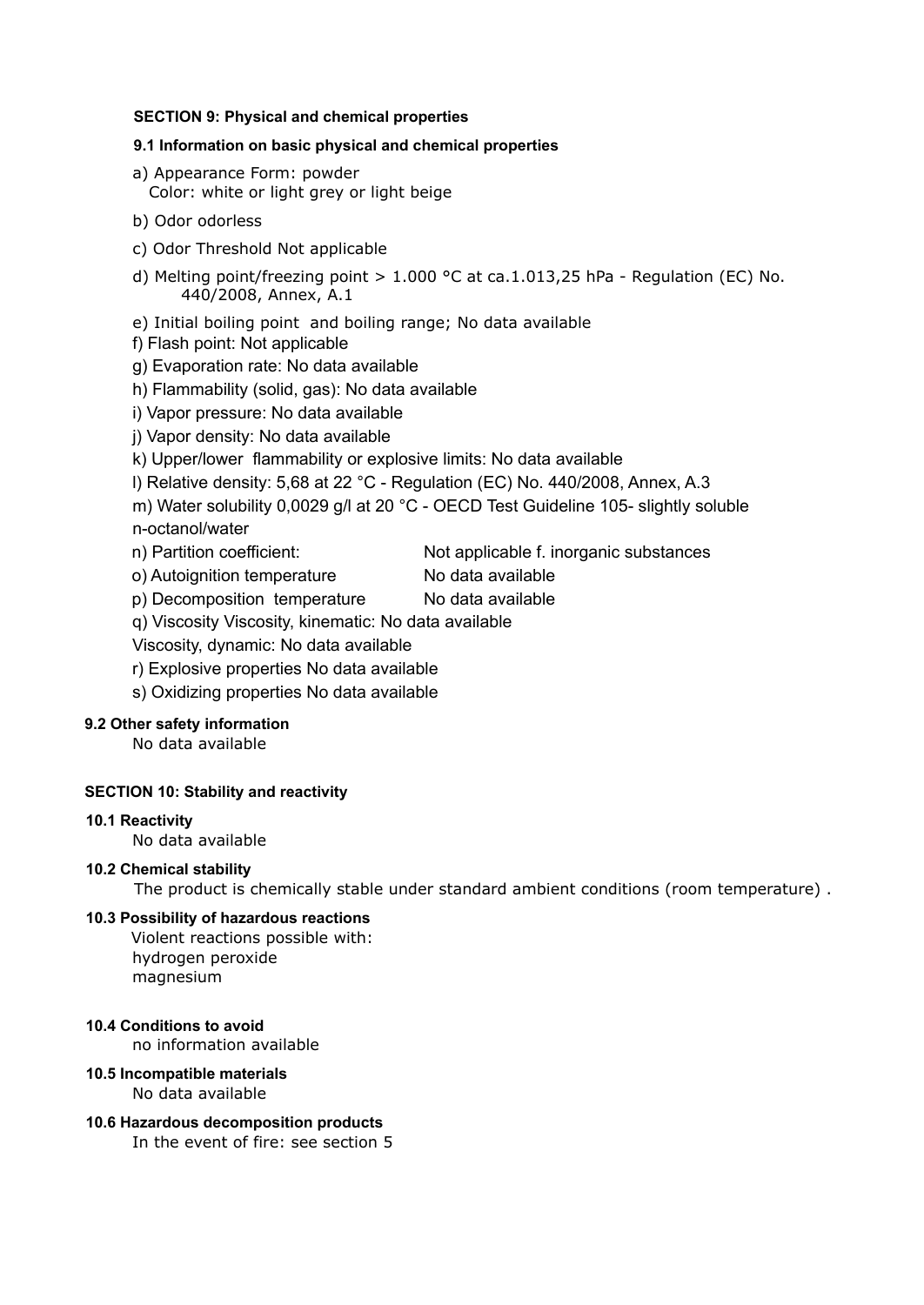## **SECTION 11: Toxicological information**

## **11.1 Information on toxicological effects**

## **Acute toxicity**

LD50 Oral - Rat - male and female - > 2.000 mg/kg (OECD Test Guideline 423) LC50 Inhalation - Rat - male and female - 4 h -  $> 1.79$  mg/l (US-EPA) LD50 Dermal - Rat - male and female - > 2.000 mg/kg (OECD Test Guideline 402)

## **Skin corrosion/irritation**

Skin - reconstructed human epidermis (RhE) Result: No skin irritation - 1 h (OECD Test Guideline 431)

# **Serious eye damage/eye irritation**

Eyes - Bovine cornea Result: No eye irritation - 4 h (OECD Test Guideline 437)

## **Respiratory or skin sensitization**

Maximization Test - Guinea pig Result: negative (OECD Test Guideline 406)

## **Germ cell mutagenicity**

Ames test Escherichia coli/Salmonella typhimurium Result: negative In vitro mammalian cell gene mutation test mouse lymphoma cells Result: Positive results were obtained in some in vitro tests. Chromosome aberration test in vitro Chinese hamster lung cells Result: negative Chromosome aberration test in vitro Human lymphocytes Result: positive Remarks: (ECHA) Micronucleus test Human epithelioid cells Result: negative OECD Test Guideline 474 Mouse - male - Red blood cells (erythrocytes) Result: negative

## **Carcinogenicity**

IARC: No ingredient of this product present at levels greater than or equal to 0.1% is identified as probable, possible or confirmed human carcinogen by IARC.

#### **Reproductive toxicity** No data available

**Specific target organ toxicity - single exposure** No data available

**Specific target organ toxicity - repeated exposure** No data available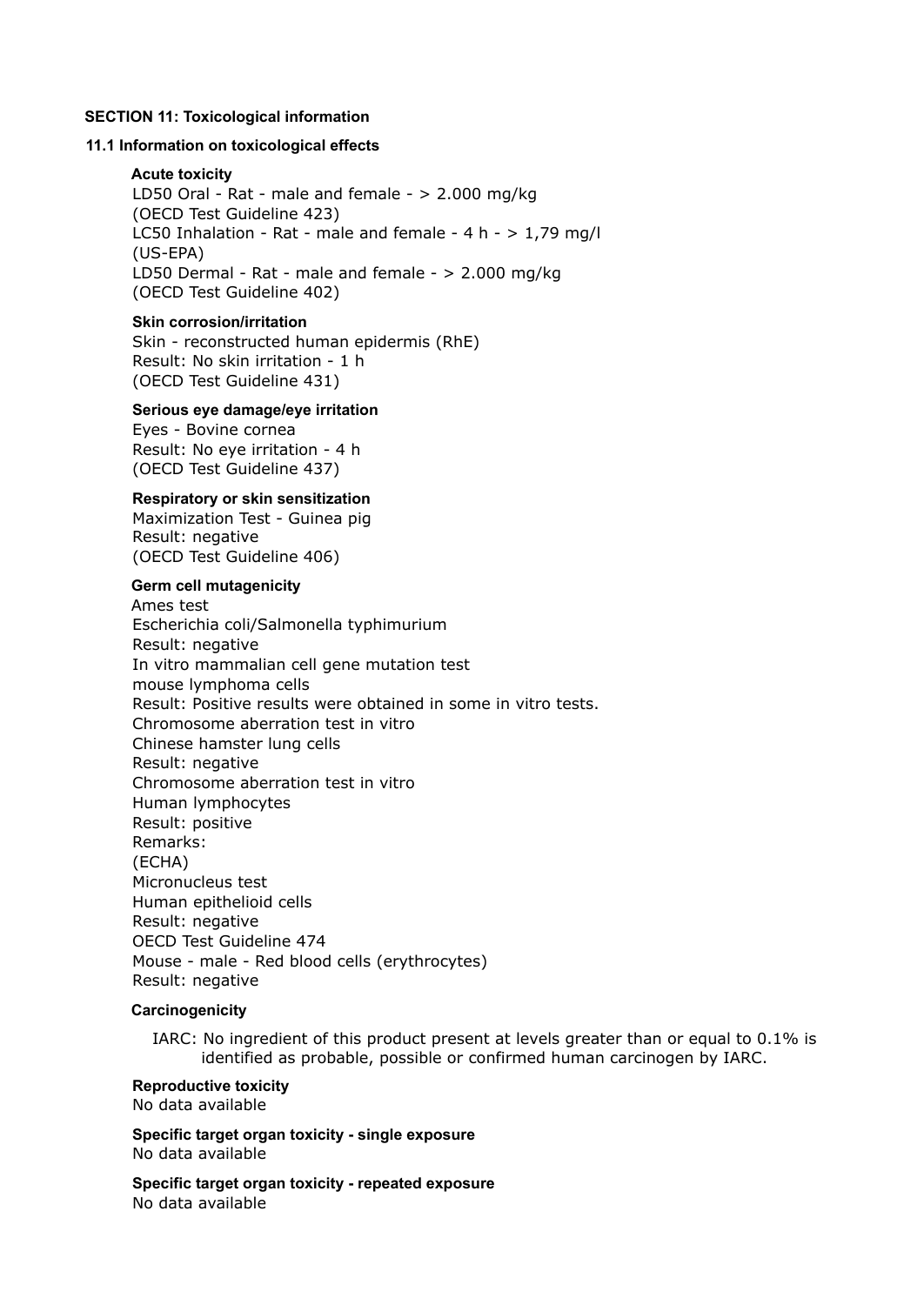# **Aspiration hazard**

No data available

## **11.2 Additional Information**

Repeated dose toxicity - Rat - male and female - Oral - 13 Weeks - NOAEL (No observed adverse effect level) - 31,52 mg/kgRemarks: (in analogy to similar products)

Repeated dose toxicity - Rat - male - Inhalation - 3 Months

Repeated dose toxicity - Rat - male and female - Dermal - 28 d - LOAEL (Lowest observed adverse effect level) - 75 mg/kg RTECS: ZH4810000

Zinc oxide dust or fume can irritate the respiratory tract. Prolonged skin contact can produce a severe dermatitis called oxide pox. Exposure to high levels of dust or fume can cause metallic taste, marked thirst, coughing, fatigue, weakness, muscular pain, and nausea followed by fever and chills. Severe overexposure may result in bronchitis or pneumonia with a bluish tint to the skin., prolonged or repeated exposure can cause:, Reversible liver enzyme abnormalities., Diarrhea

To the best of our knowledge, the chemical, physical, and toxicological properties have not been thoroughly investigated.

The following applies to zinc compounds in general: only slightly absorbable via the gastrointestinal tract. Adstringent effect on mucous membranes. Metal-fume fever after inhalation of large quantities.

Handle in accordance with good industrial hygiene and safety practice.

# **SECTION 12: Ecological information**

# **12.1 Toxicity**

Toxicity to fish semi-static test LC50 - Danio rerio (zebra fish) - 2,525 mg/l - 96 h Remarks: (ECHA) Toxicity to daphnia and other aquatic

invertebrates

static test EC50 - Daphnia magna (Water

flea) - 1 mg/l - 48 h (OECD Test Guideline

202)

Toxicity to algae static test NOEC - Pseudokirchneriella subcapitata (microalgae) - 0,024 mg/l - 72 h (OECD Test Guideline 201)

Toxicity to bacteria static test EC50 - activated sludge - > 1.000 mg/l - 3 h (OECD Test Guideline 209)

# **12.2 Persistence and degradability**

The methods for determining the biological degradability are not applicable to inorganic substances.

# **12.3 Bioaccumulative potential**

No data available

# **12.4 Mobility in soil**

No data available

# **12.5 Results of PBT and vPvB assessment**

This substance/mixture contains no components considered to be either persistent, bioaccumulative and toxic (PBT), or very persistent and very bioaccumulative (vPvB) at levels of 0.1% or higher.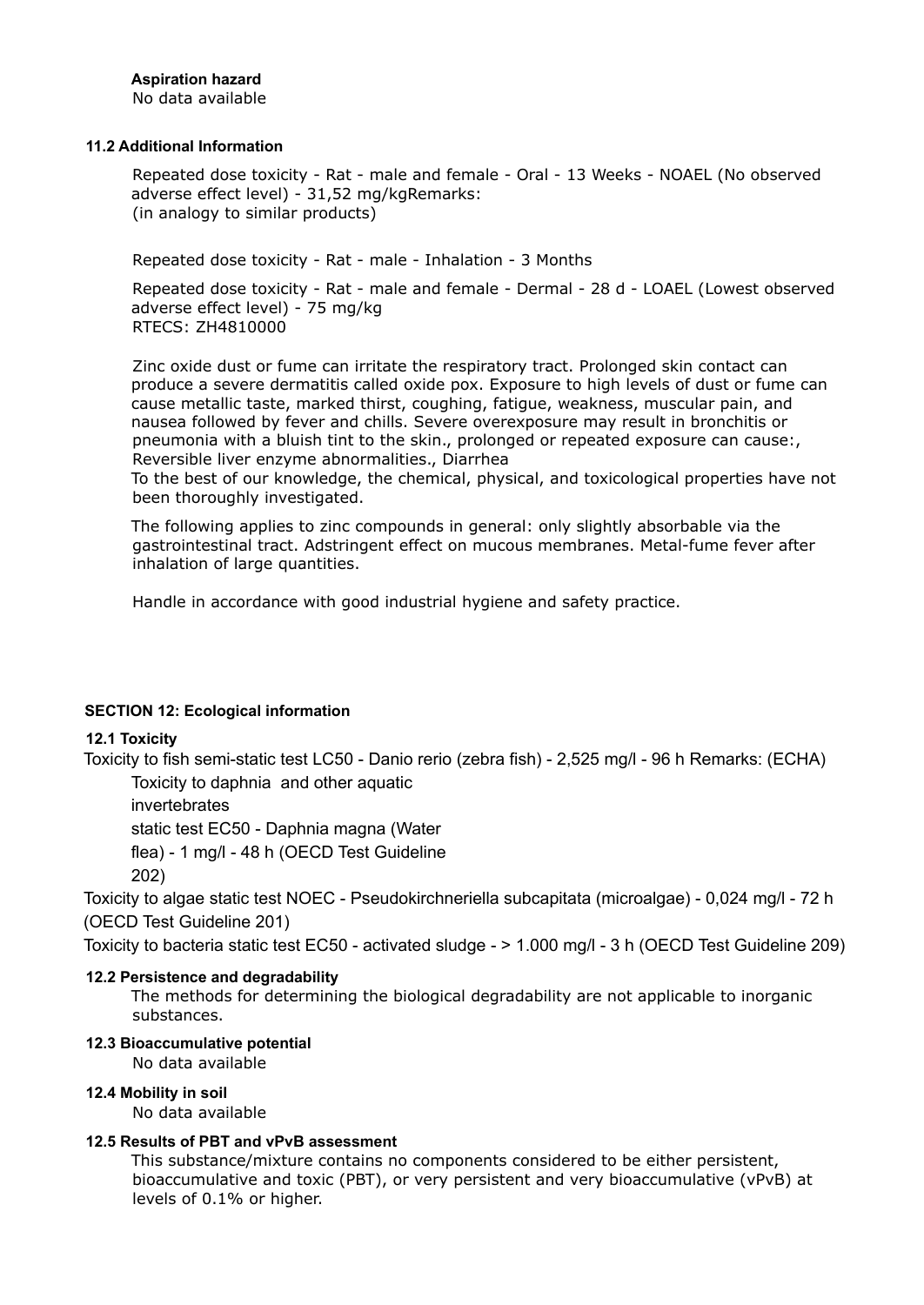## **12.6 Other adverse effects**

No data available

## **SECTION 13: Disposal considerations**

## **13.1 Waste treatment methods**

## **Product**

See www.retrologistik.com for processes regarding the return of chemicals and containers, or contact us there if you have further questions.

## **SECTION 14: Transport information**

## **14.1 UN number**

ADR/RID: 3077 IMDG: 3077 IATA: 3077

#### **14.2 UN proper shipping name**

ADR/RID: ENVIRONMENTALLY HAZARDOUS SUBSTANCE, SOLID, N.O.S. (Zinc oxide) IMDG: ENVIRONMENTALLY HAZARDOUS SUBSTANCE, SOLID, N.O.S. (Zinc oxide) IATA: Environmentally hazardous substance, solid, n.o.s. (Zinc oxide)

## **14.3 Transport hazard class(es)**

ADR/RID: 9 IMDG: 9 IATA: 9

## **14.4 Packaging group**

ADR/RID: III IMDG: III IATA: III

## **14.5 Environmental hazards**

ADR/RID: yes IMDG Marine pollutant: yes IATA: yes

## **14.6 Special precautions for user**

## **Further information**

EHS-Mark required (ADR 2.2.9.1.10, IMDG code 2.10.3) for single packagings and combination packagings containing inner packagings with Dangerous Goods > 5L for liquids or  $>$  5kg for solids. Packages smaller than or equal to 5 kg / L, not dangerous goods of Class 9

#### **SECTION 15: Regulatory information**

## **15.1 Safety, health and environmental regulations/legislation specific for the substance or mixture**

This material safety data sheet complies with the requirements of Regulation (EC) No. 1907/2006.

REACH - Restrictions on the manufacture, placing on the market and use of certain dangerous substances, preparations and articles (Annex XVII)

#### **National legislation**

Seveso III: Directive 2012/18/EU of the European Parliament and of the Council on the control of major-accident hazards involving dangerous substances.

**Other regulations** : Not applicable